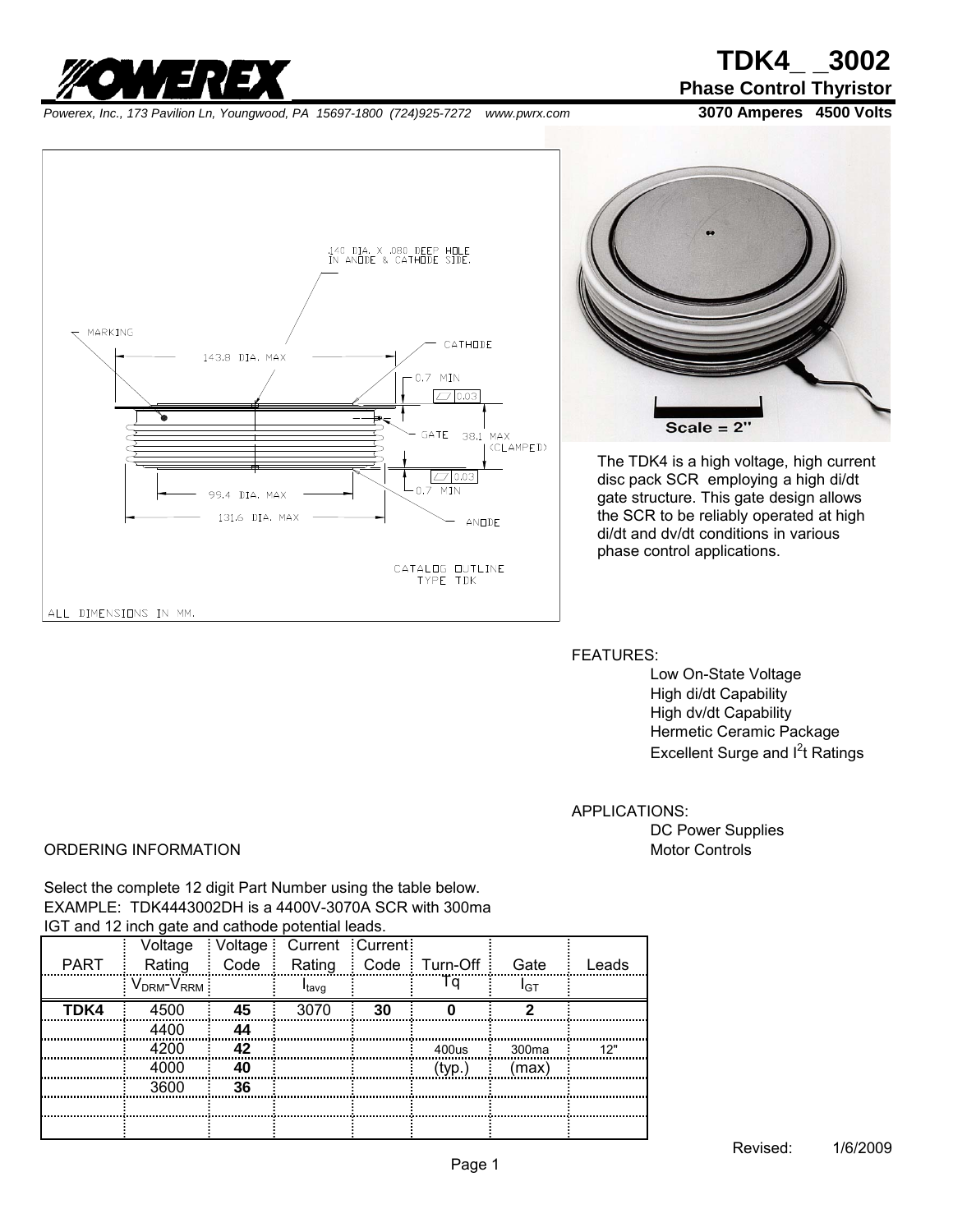

# **TDK4\_ \_3002**

**Phase Control Thyristor**

*Powerex, Inc., 173 Pavilion Ln, Youngwood, PA 15697-1800 (724)925-7272 www.pwrx.com* **3070 Amperes 4500 Volts**

## **Absolute Maximum Ratings**†

| Repetitive Peak Voltage<br>4000 - 4500<br>Volts<br>$VDRM-VRRM$<br>Average On-State Current, T <sub>c</sub> =70°C<br>3070<br>$I_{T(Avg.)}$<br>A<br>RMS On-State Current, $T_c$ =70°C<br>4822<br>$I_{T(RMS)}$<br>A<br>Average On-State Current, T <sub>c</sub> =55°C<br>3430<br>$I_{T(Avg.)}$<br>A<br>RMS On-State Current, $T_c = 55^{\circ}$ C<br>5388<br>$I_{T(RMS)}$<br>Α<br>Peak One Cycle Surge Current, 60Hz, V <sub>R</sub> =0V<br>56,000<br>$I_{TSM}$<br>A<br>Peak One Cycle Surge Current, 50Hz, V <sub>R</sub> =0V<br>52,797<br>A<br>$I_{TSM}$<br>$l^2t$<br>$A^2s$<br>Fuse Coordination I <sup>2</sup> t, 60Hz<br>$1.31E + 07$<br>Fuse Coordination I <sup>2</sup> t, 50Hz<br>$l^2t$<br>$A^2s$<br>1.39E+07<br>100<br>Critical Rate-of-Rise of On-State Current<br>di/dt<br>A/us<br>Repetitive from .67•VDRM<br>Critical Rate-of-Rise of On-State Current<br>di/dt<br>150<br>A/us<br>Non-Repetitive from .67•VDRM<br>$P_{GM}$<br>16<br>Watts<br>Peak Gate Power, 100us<br>5<br>Watts<br>Average Gate Power<br>$P_{G(\text{avg})}$<br>$^{\circ}C$<br>$-40$ to $+125$<br><b>Operating Temperature</b><br>Τj<br>$^{\circ}C$<br>$T_{\text{Stg.}}$<br>$-40$ to $+150$<br>Storage Temperature<br>6.5<br>Approximate Weight<br>Ib<br>2.95<br>Kg<br>18,000 - 25,000<br><b>Mounting Force</b><br>lbs<br>$80 - 110$<br><b>KNewtons</b> | <b>Characteristic</b> | <b>Symbol</b> | Rating | <b>Units</b> |
|--------------------------------------------------------------------------------------------------------------------------------------------------------------------------------------------------------------------------------------------------------------------------------------------------------------------------------------------------------------------------------------------------------------------------------------------------------------------------------------------------------------------------------------------------------------------------------------------------------------------------------------------------------------------------------------------------------------------------------------------------------------------------------------------------------------------------------------------------------------------------------------------------------------------------------------------------------------------------------------------------------------------------------------------------------------------------------------------------------------------------------------------------------------------------------------------------------------------------------------------------------------------------------------------------------------------------------------|-----------------------|---------------|--------|--------------|
|                                                                                                                                                                                                                                                                                                                                                                                                                                                                                                                                                                                                                                                                                                                                                                                                                                                                                                                                                                                                                                                                                                                                                                                                                                                                                                                                      |                       |               |        |              |
|                                                                                                                                                                                                                                                                                                                                                                                                                                                                                                                                                                                                                                                                                                                                                                                                                                                                                                                                                                                                                                                                                                                                                                                                                                                                                                                                      |                       |               |        |              |
|                                                                                                                                                                                                                                                                                                                                                                                                                                                                                                                                                                                                                                                                                                                                                                                                                                                                                                                                                                                                                                                                                                                                                                                                                                                                                                                                      |                       |               |        |              |
|                                                                                                                                                                                                                                                                                                                                                                                                                                                                                                                                                                                                                                                                                                                                                                                                                                                                                                                                                                                                                                                                                                                                                                                                                                                                                                                                      |                       |               |        |              |
|                                                                                                                                                                                                                                                                                                                                                                                                                                                                                                                                                                                                                                                                                                                                                                                                                                                                                                                                                                                                                                                                                                                                                                                                                                                                                                                                      |                       |               |        |              |
|                                                                                                                                                                                                                                                                                                                                                                                                                                                                                                                                                                                                                                                                                                                                                                                                                                                                                                                                                                                                                                                                                                                                                                                                                                                                                                                                      |                       |               |        |              |
|                                                                                                                                                                                                                                                                                                                                                                                                                                                                                                                                                                                                                                                                                                                                                                                                                                                                                                                                                                                                                                                                                                                                                                                                                                                                                                                                      |                       |               |        |              |
|                                                                                                                                                                                                                                                                                                                                                                                                                                                                                                                                                                                                                                                                                                                                                                                                                                                                                                                                                                                                                                                                                                                                                                                                                                                                                                                                      |                       |               |        |              |
|                                                                                                                                                                                                                                                                                                                                                                                                                                                                                                                                                                                                                                                                                                                                                                                                                                                                                                                                                                                                                                                                                                                                                                                                                                                                                                                                      |                       |               |        |              |
|                                                                                                                                                                                                                                                                                                                                                                                                                                                                                                                                                                                                                                                                                                                                                                                                                                                                                                                                                                                                                                                                                                                                                                                                                                                                                                                                      |                       |               |        |              |
|                                                                                                                                                                                                                                                                                                                                                                                                                                                                                                                                                                                                                                                                                                                                                                                                                                                                                                                                                                                                                                                                                                                                                                                                                                                                                                                                      |                       |               |        |              |
|                                                                                                                                                                                                                                                                                                                                                                                                                                                                                                                                                                                                                                                                                                                                                                                                                                                                                                                                                                                                                                                                                                                                                                                                                                                                                                                                      |                       |               |        |              |
|                                                                                                                                                                                                                                                                                                                                                                                                                                                                                                                                                                                                                                                                                                                                                                                                                                                                                                                                                                                                                                                                                                                                                                                                                                                                                                                                      |                       |               |        |              |
|                                                                                                                                                                                                                                                                                                                                                                                                                                                                                                                                                                                                                                                                                                                                                                                                                                                                                                                                                                                                                                                                                                                                                                                                                                                                                                                                      |                       |               |        |              |
|                                                                                                                                                                                                                                                                                                                                                                                                                                                                                                                                                                                                                                                                                                                                                                                                                                                                                                                                                                                                                                                                                                                                                                                                                                                                                                                                      |                       |               |        |              |
|                                                                                                                                                                                                                                                                                                                                                                                                                                                                                                                                                                                                                                                                                                                                                                                                                                                                                                                                                                                                                                                                                                                                                                                                                                                                                                                                      |                       |               |        |              |
|                                                                                                                                                                                                                                                                                                                                                                                                                                                                                                                                                                                                                                                                                                                                                                                                                                                                                                                                                                                                                                                                                                                                                                                                                                                                                                                                      |                       |               |        |              |
|                                                                                                                                                                                                                                                                                                                                                                                                                                                                                                                                                                                                                                                                                                                                                                                                                                                                                                                                                                                                                                                                                                                                                                                                                                                                                                                                      |                       |               |        |              |
|                                                                                                                                                                                                                                                                                                                                                                                                                                                                                                                                                                                                                                                                                                                                                                                                                                                                                                                                                                                                                                                                                                                                                                                                                                                                                                                                      |                       |               |        |              |
|                                                                                                                                                                                                                                                                                                                                                                                                                                                                                                                                                                                                                                                                                                                                                                                                                                                                                                                                                                                                                                                                                                                                                                                                                                                                                                                                      |                       |               |        |              |
|                                                                                                                                                                                                                                                                                                                                                                                                                                                                                                                                                                                                                                                                                                                                                                                                                                                                                                                                                                                                                                                                                                                                                                                                                                                                                                                                      |                       |               |        |              |

<sup>†</sup> Ratings apply for operation at rated load force.

Information presented is based upon manufacturers testing and projected capabilities. This information is subject to change without notice. The manufacturer makes no claim as to suitability for use, reliability, capability or future availability of this product.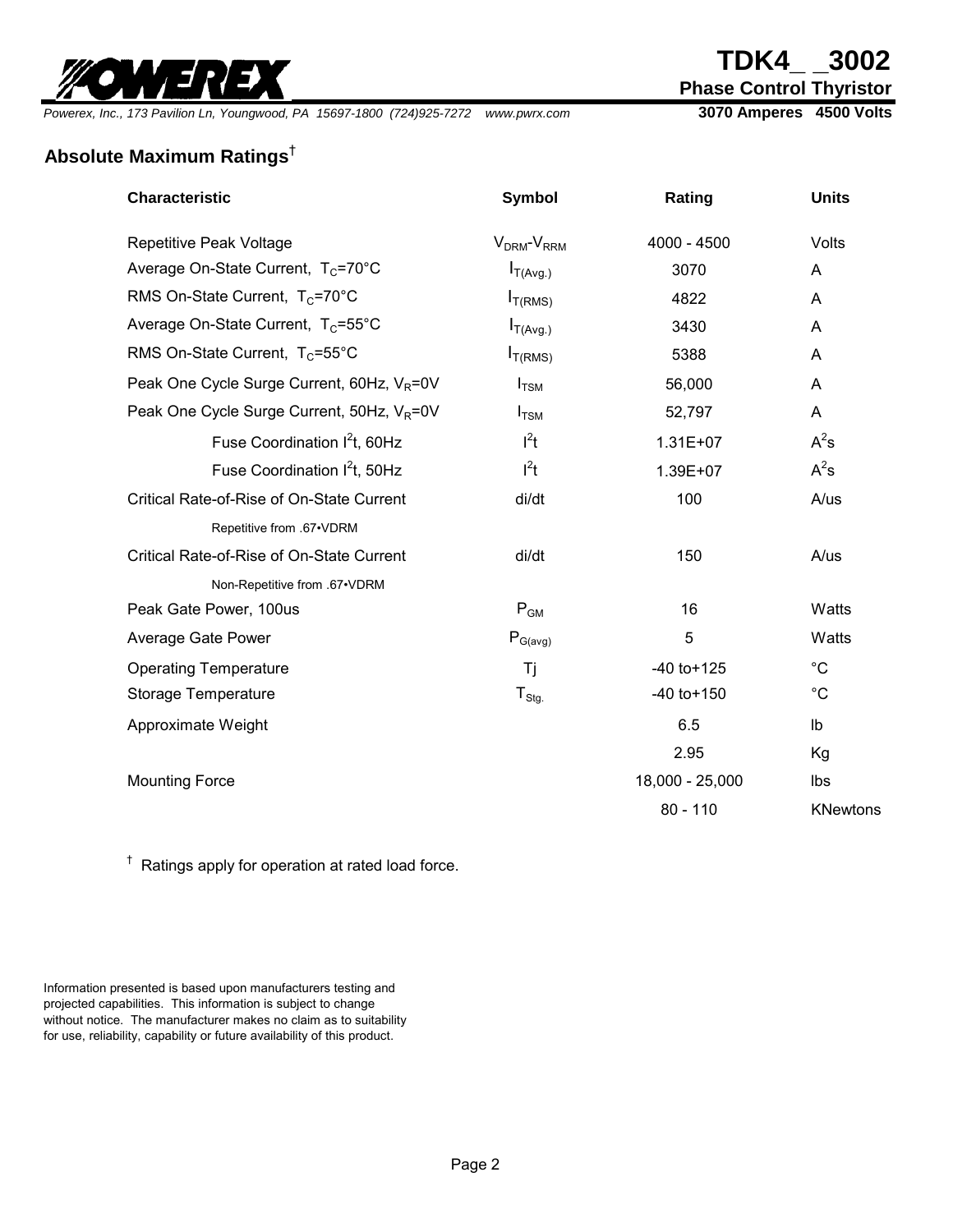# **TDK4\_ \_3002**

**Phase Control Thyristor**

*Powerex, Inc., 173 Pavilion Ln, Youngwood, PA 15697-1800 (724)925-7272 www.pwrx.com* **3070 Amperes 4500 Volts**

WEREX

### **Electrical Characteristics, Tj=25°C unless otherwise specified**

|                                                               |                             |                                                                |      | Rating |                |                     |
|---------------------------------------------------------------|-----------------------------|----------------------------------------------------------------|------|--------|----------------|---------------------|
| <b>Characteristic</b>                                         | Symbol                      | <b>Test Conditions</b>                                         | min  | typ    | max            | <b>Units</b>        |
| Repetitive Peak Forward<br>Leakage Current                    | <b>I</b> <sub>DRM</sub>     | Ti=125°C, $V_{DRM}$ =Rated                                     |      |        | 300            | ma                  |
| Repetitive Peak Reverse<br>Leakage Current                    | $I_{RRM}$                   | Tj=125°C, $V_{RRM}$ =Rated                                     |      |        | 300            | ma                  |
| Peak On-State Voltage                                         | V <sub>TM</sub>             | Tj=125°C, $ITM$ =4000A                                         |      |        | 1.77           | V                   |
| V <sub>TM</sub> Model, Low Level<br>$VTM = VO + r•ITM$        | $V_0$<br>r                  | $Tj = 125^{\circ}C$<br>15% Ι $_{TM}$ - π•Ι $_{TM}$             |      |        | 0.991<br>0.196 | $\vee$<br>$m\Omega$ |
| V <sub>TM</sub> Model, High Level<br>$VTM = VO + r \cdot ITM$ | $V_0$<br>r                  | $Ti=125^{\circ}C$<br>$\pi$ •I <sub>TM</sub> - I <sub>TSM</sub> |      |        | 0.772<br>0.218 | $\vee$<br>$m\Omega$ |
| $VTM$ Model, 4-Term                                           | A                           | $Tj = 125^{\circ}C$                                            |      |        | 0.132          |                     |
| $VTM = A + B \cdot Ln(ITM) +$                                 | B                           | 15% $ITM$ - $ITSM$                                             |      |        | 0.181          |                     |
| $C \cdot (I_{TM}) + D \cdot (I_{TM})^{1/2}$                   | $\mathsf{C}$                |                                                                |      |        | 2.57E-04       |                     |
|                                                               | D                           |                                                                |      |        | $-1.41E-02$    |                     |
| Turn-On Delay Time                                            | $t_d$                       | $V_D = 0.5 \cdot V_{DRM}$<br>Gate Drive: $40V - 20\Omega$      |      |        | 3              | <b>us</b>           |
| Turn-Off Time (typ)                                           | tq                          | $Ti=125^{\circ}$ C<br>$dv/dt = 20 V/us$ to 80% $VDRM$          |      | 600    |                | <b>us</b>           |
| $dv/dt_{(Crit)}$                                              | dv/dt                       | Tj=125°C Exp. Waveform<br>$V_D = 67\%$ Rated                   | 2000 |        |                | V/us                |
| Gate Trigger Current                                          | $I_{GT}$                    | Tj=25°C $V_D$ = 12V                                            | 40   | 100    | 300            | ma                  |
| Gate Trigger Voltage                                          | $V_{GT}$                    |                                                                | 0.8  | 2.0    | 4.0            | V                   |
| Peak Reverse Gate Voltage                                     | $\mathsf{V}_{\mathsf{GRM}}$ |                                                                |      |        | 5              | V                   |

### **Thermal Characteristics**

|                                                                        |                         |                        |       |                | Rating |                                       |          |
|------------------------------------------------------------------------|-------------------------|------------------------|-------|----------------|--------|---------------------------------------|----------|
| <b>Characteristic</b>                                                  | Symbol                  | <b>Test Conditions</b> |       | min            | typ    | max                                   | Units    |
| <b>Thermal Resistance</b>                                              |                         |                        |       |                |        |                                       |          |
| Junction to Case                                                       | $R\Theta_{\text{ic}}$   | Double side cooled     |       |                | 0.0055 | 0.007                                 | °C/Watt  |
| Case to Sink                                                           | $R\Theta_{\mathrm{cs}}$ | Double side cooled     |       |                | 0.0015 | 0.002                                 | °C/Watt  |
| Thermal Impedance Model                                                | $Z\Theta_{\text{ic}}$   | Double side cooled     |       |                |        |                                       |          |
| $Z\Theta_{\text{ic}}(t) = \Sigma(A(N)\cdot(1-\exp(-t/\text{Tau}(N))))$ |                         | where:                 | $N =$ | $\overline{1}$ | 2      | 3                                     | 4        |
|                                                                        |                         |                        |       |                |        | $A(N) = 1.43E-04$ 9.38E-04 2.42E-03   | 3.50E-03 |
|                                                                        |                         |                        |       |                |        | Tau(N) = $2.62E-03$ 2.31E-02 3.05E-01 | 3.30E+00 |